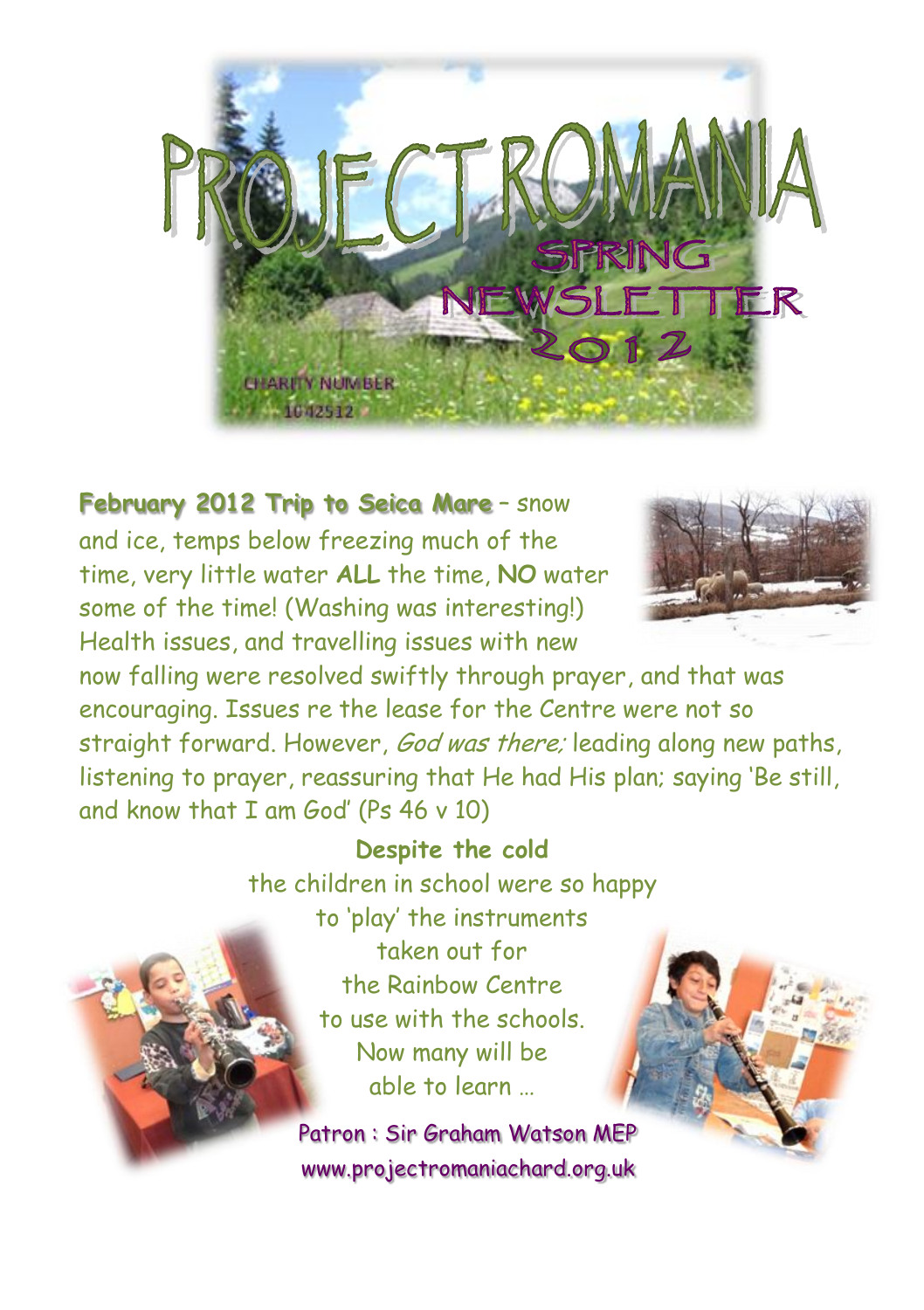## **NEWS from COMUNA SEICA MARE**

**DENISA -** this 9 year old little girl with Spina Bifida has deteriorated and is in constant pain. Last year **YOU** helped raise **£1800** for her operation, but her poor health caused a delay. Now, having seen

a new, more reliable specialist, she awaits metal rods needed for her back but they cost a **further £600.00**. Currently severe scoliosis prevents her from sitting up, and soon breathing will become almost impossible – she **desperately needs this surgery –**

can we raise the extra money to help her ? **ELENA –** this beautiful little 2 year old had her deformed left leg amputated and thus needs her prosthesis changing as she grows, so she can learn to walk! For her very poor family this is an impossibility. Florin is finding out how much they need.

**MARIUS -** is very happily awaiting a specialised gadget for his

computer mouse – identified with help from Frenchay Hospital. It will be taken over in June, & then he'll no longer need to use his nose and lips to move the mouse and use the keys. For someone whose life has been confined to a chair or a bed he's amazingly cheery and always praising God for all the blessings he receives – to visit him is a heartwarming experience

**THE RAINBOW CENTRE –** During the winter Table

Tennis has been in full swing. Some evenings more than 25 village

youngsters come to play. They've made great progress, improving their skills over the months, and now several team competitions and intervillage tournaments are being planned for spring and summer. However, to expand the work and employ staff the Centre needs ……………………









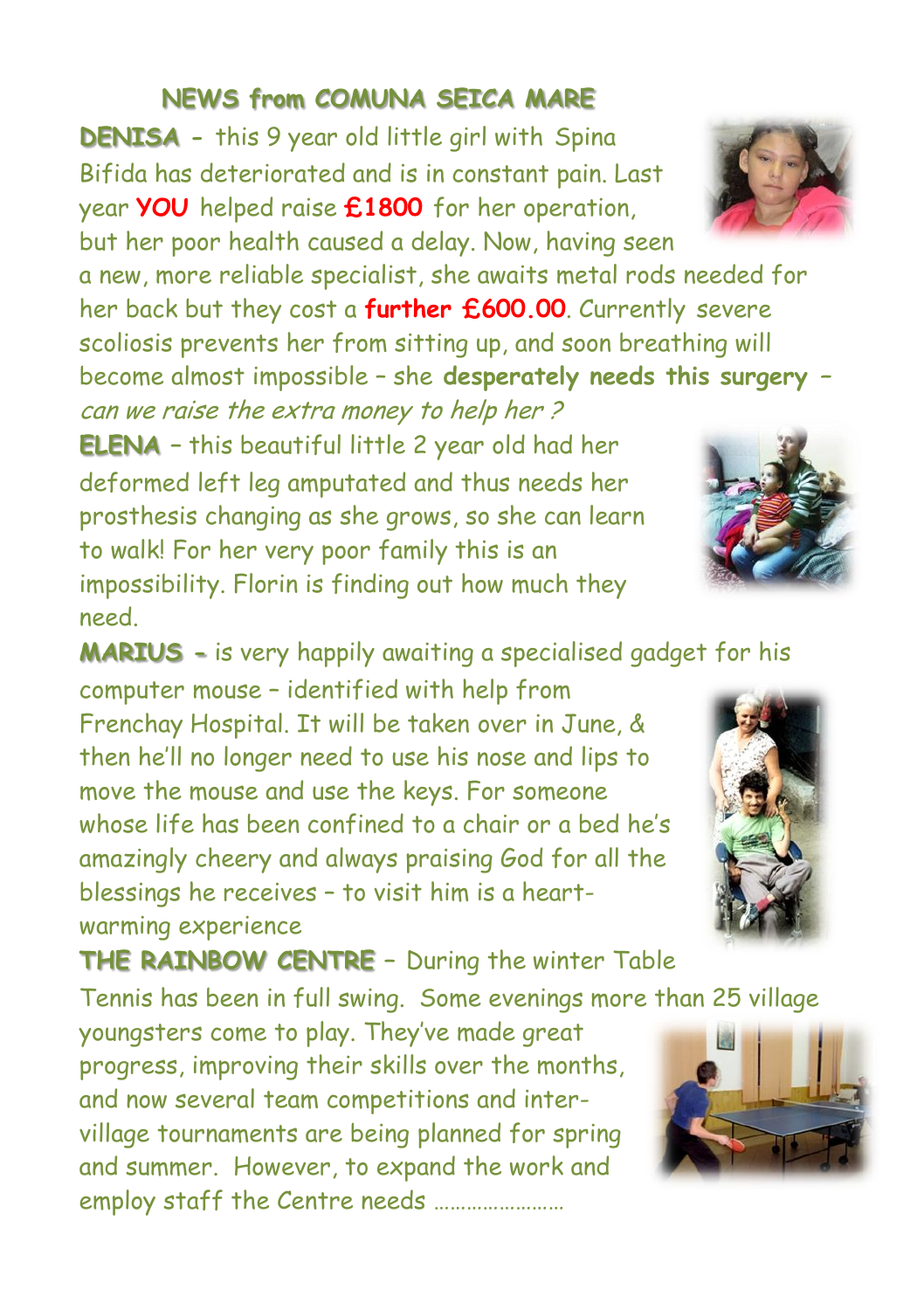**- A SECURE 49 YEAR LEASE**. This will take at least 6 months as it has a peppercorn rent & must be advertised. Seica Mare Council spent over £2,000.00 on 'searches' to get correct paperwork for the Centre, and want the lease to stay local. So the mayor started a new NGO, with keen people who want to work with Project Romania and help their commune move forward. On reflection, this is a good thing - a village group doing something constructive on a voluntary basis. The new NGO want the Centre to have a clear Christian basis. The 'down' side is that fund-raising is delayed so the 'new build' and 3 more cabins will now be next year. **We still hope to get some things done this year through local fund raising in the UK -**

- o Bunk beds, linen and mattresses for the existing 3 cabins
- o A Minibus, vital for use at the Centre

**NEWS from CHARD (Twinned with SEICA MARE) THE AUGUST 'STREETSPACE' TRIP** is well under way with flights booked. Six boys will help renovate an old cabin in the front yard of the Rainbow Centre - new floor, new roof tiles, gutter repairs,



cleaning & painting, building cupboards etc. When completed, it will be the responsibility of local doctors to run as a Pharmacy, with a budget targeted for low income families, saving a round trip of 12 miles to get just a pain killer or prescription medicines.

**Please support Streetspace fundraising events** 26 th May **Family Quiz Night, Chard Rugby Club** 24 th June **Bike Rally with BBQ at Chard Rugby Club**

Both events run with 4 Aces Bikers for Charity 9 th June 930 – <sup>1200</sup>**Buckland St Mary Coffee Morning**  14 th July - 11am to 4pm **Community Day at Henson Park, a free event open to all young people**. A **Silent Auction** will coincide with this event.

If you know anyone who'd **hold a stall/ run an event** please contact Tracey Hallett, Youth Worker Streetspace, Chard. 07772793474